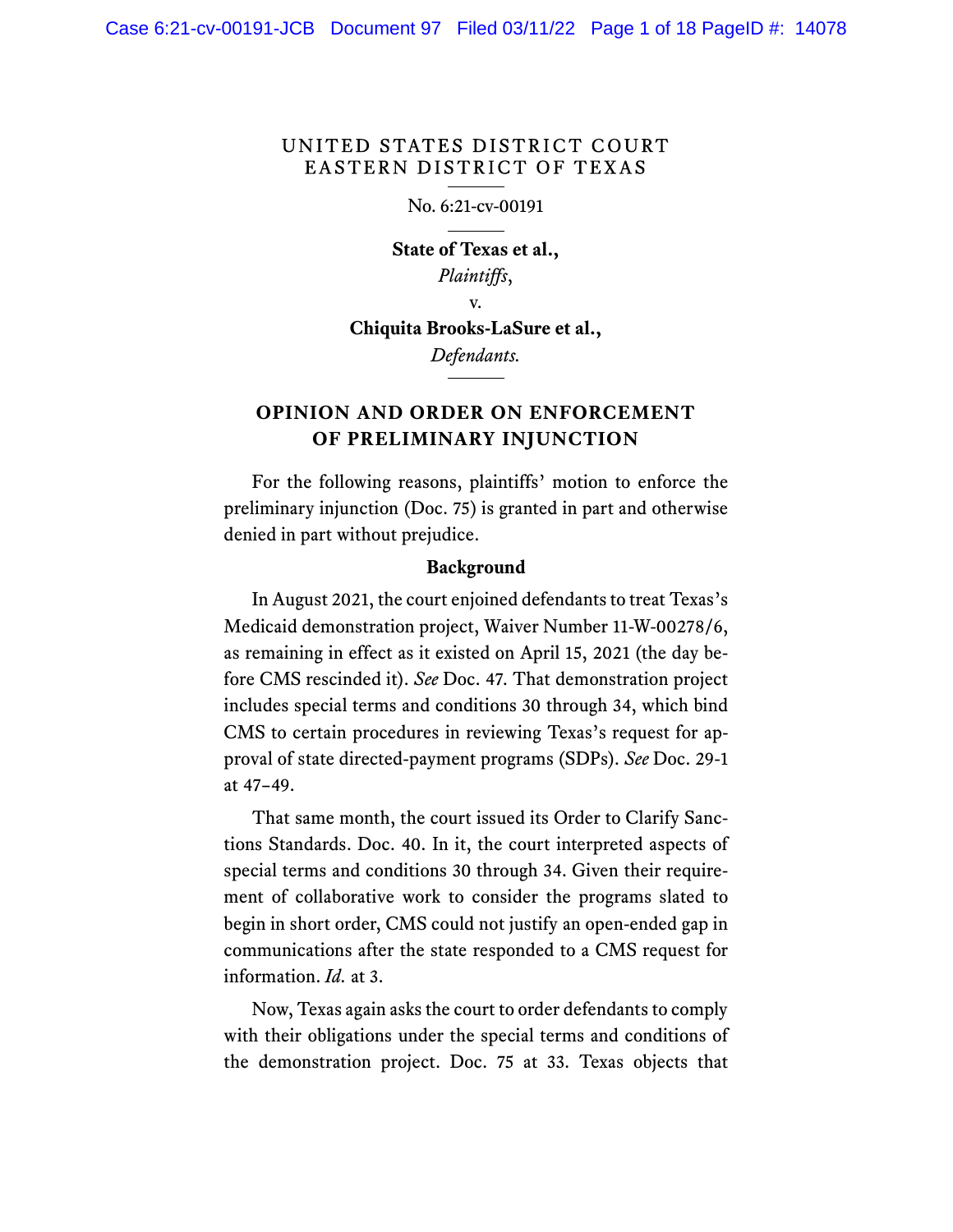defendants have not issued a final decision on several SDPs and are delaying that decision based on an unreasonable, pretextual legal position. Originally, that dispute concerned five SDPs. Two have now been approved by CMS. *See* Doc. 84 at 7. So the current dispute concerns three remaining proposed SDPs: *Rural Access to Primary and Preventative Services*, *Texas Incentives for Physician and Professional Services*, and *Comprehensive Hospital Increased Reimbursement Program*. The court held a hearing on the motion two days ago and now issues its ruling.

#### **Analysis**

In response to Texas's motion to enforce the injunction, CMS makes two main points. First, CMS states that it has not issued a final decision on the last three SDPs because it believes that an arrangement among private hospitals creates a prohibited "holdharmless" guarantee, which requires CMS to withhold federal funding. *See* 42 U.S.C. § 1396b(w)(1)(A)(iii), (4)(C); 42 C.F.R. § 433.68(f ). Texas replies that, even if such a private arrangement exists, it does not trigger the statute's preclusion of federal funding as legal matter. Texas further argues that CMS's position is unreasonable and a pretext to excuse vexatious delay.

Second, CMS argues that it can delay a final decision while it considers the hold-harmless issue. The agency argues that the applicable special terms and conditions do not require it to issue a final approval or disapproval of an SDP by any specific date.

As explained below, CMS's stated reason for failing to issue a final decision on these SDPs rests on a legal interpretation on which the parties have a concrete dispute. *See infra* Part I. Although the relevant special terms and conditions do not give a specific calendar date by which a final decision must issue, they do require "collaborative work" in considering a proposed SDP, which must continue "until final consideration of the proposal." Doc. 29-1 at 48–49 ¶¶ 30, 34. Now that the parties are at a loggerhead on a dispositive point of law, CMS must promptly issue a final decision on the pending SDP proposals.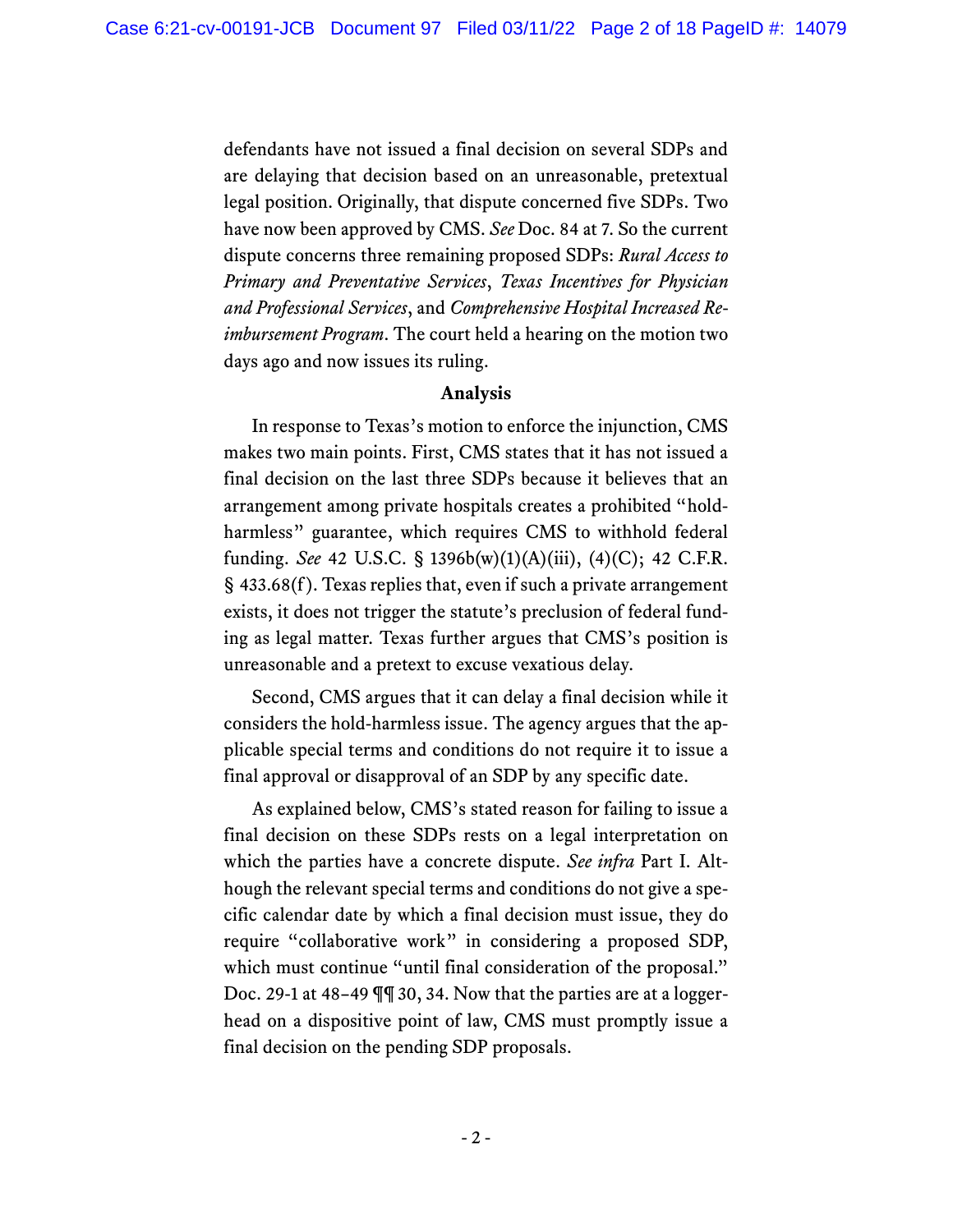# **I. The statutory and regulatory framework on hold-harmless guarantees presents a dispositive legal question on which the parties are at an impasse.**

CMS currently has only one remaining reason for not approving the three relevant SDPs. The agency points to a statutory limitation on state guarantees that healthcare providers will be held harmless for certain taxes they pay to fund Medicaid. As explained below, the parties' legal dispute on interpretation of that statute would dispose of CMS's objection if resolved in Texas's favor.

## **A. Medicaid funding generally**

First, a review of the basics. Medicaid is a program of federal grants to states for medical assistance to people with limited resources. The Social Security Act sets forth requirements for participating states, which must submit a state plan that details how those requirements will be met.

Once a state plan is approved, the state administers Medicaid with little to no federal oversight. But the Medicaid program is jointly financed by the federal and state governments. The federal government pays its share of medical-assistance costs to a state, on a quarterly basis, according to a variable-matching formula set forth in sections 1903 and 1905(b) of the Social Security Act, codified at 42 U.S.C. §§ 1396b and 1396d(b), respectively.

The rate at which the federal government matches a state's Medicaid expenditures for covered services is at least 50%. *See* 42 U.S.C. § 1396d(b) (setting floor); *see also* Congressional Budget Office, *Medicaid Baseline Projections July 2021*, https://www. cbo.gov/system/files/2021-07/51301-2021-07-medicaid.pdf ("On average, the federal government pays for about 65 percent of Medicaid services, depending on the year.").

#### **B. Earlier statutory provisions on federal matching**

Using a system of matching funding creates an important threshold question: What funds count as state medical-assistance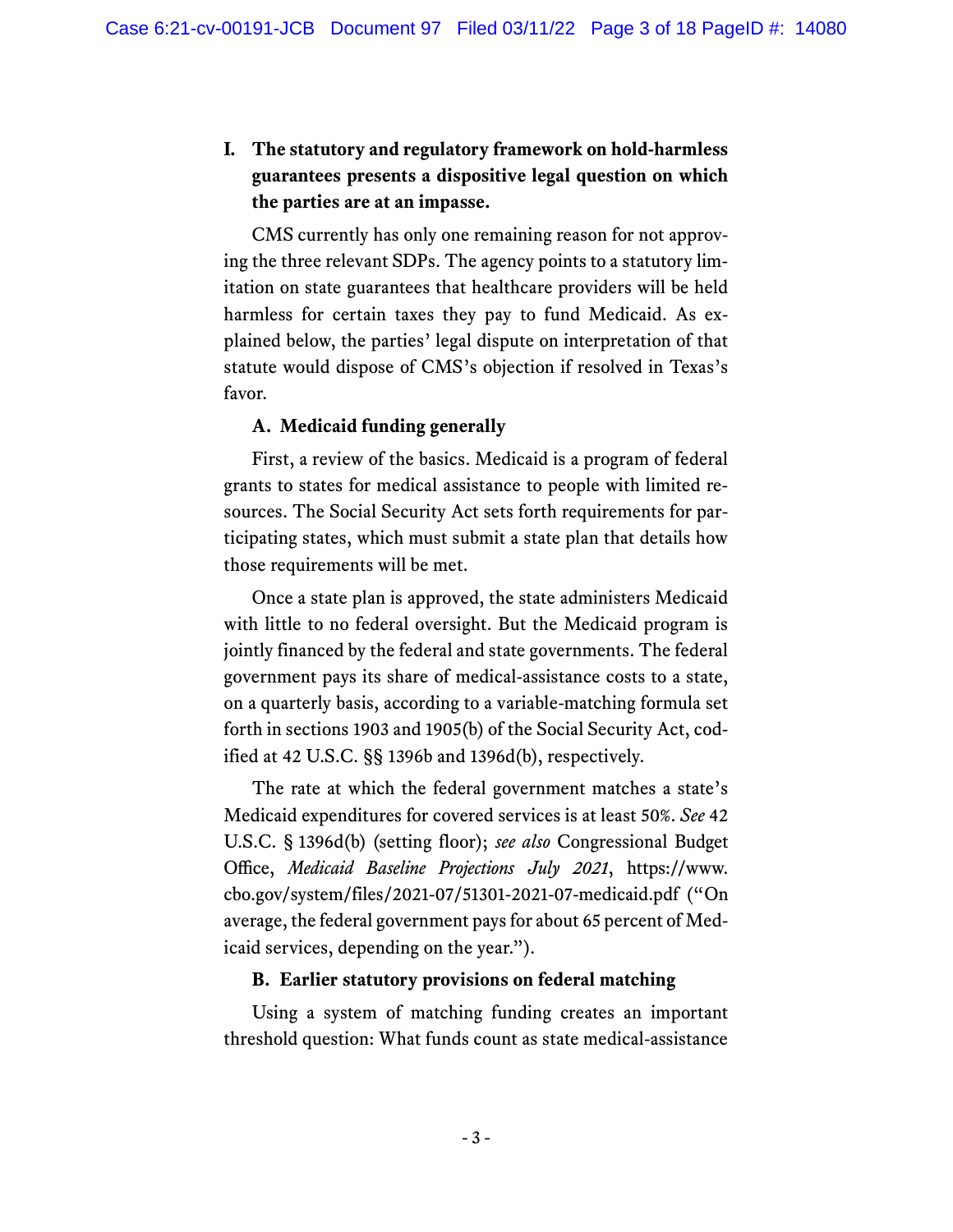expenditures that trigger matching federal dollars? Federal law reflects compromises over the years and across different topics.

One example: Can hospitals donate money to a state's Medicaid fund to be counted in the state share that receives matching federal dollars? The current answer looks at whether the donated money is a bona fide donation that the state spends freely. *See* 42 U.S.C.  $\S 1396b(w)(2)(A)$ , (B). A donation that the state spends by sending the money right back to the donating hospital cannot inflate the state expenditures that receive matching federal dollars. *Id.*

What about taxes paid by hospitals, as opposed to donations by hospitals? Section 1902(t) of the Social Security Act, codified at 42 U.S.C. § 1396a(t), says that nothing authorizes the agency to limit payments to a state for expenditures "attributable to taxes of general applicability" imposed on the provision of medical items or services. In other words, a state may count, as part of its Medicaid spending that gets federally matched, the proceeds of general taxes on healthcare providers.

But an exception exists. A useful examination of its history begins on New Year's Day in 1991. *See* Omnibus Budget Reconciliation Act of 1990, Pub. L. No. 101-508, § 4701(c), 104 Stat. 1388. On that date, a statutory amendment took effect that allowed the agency to limit payments to a state "as provided in section 1903(i)." *Id.* § 4701(b)(1) (adding 42 U.S.C. § 1396a(t)). Section 1903(i), codified at 42 U.S.C. § 1396b(i), was amended to allow the agency to limit federal payments to a state:

(10) with respect to any amount expended for medical assistance for care or services furnished by a hospital, nursing facility, or intermediate care facility for the mentally retarded to reimburse the hospital or facility for the costs attributable to taxes imposed by the State solely with respect to hospitals or facilities.

Pub. L. No. 101-508, § 4701(b)(2). In other words, state revenues from a generally applicable tax on healthcare providers could get federal matching under section 1902(t). But, under the section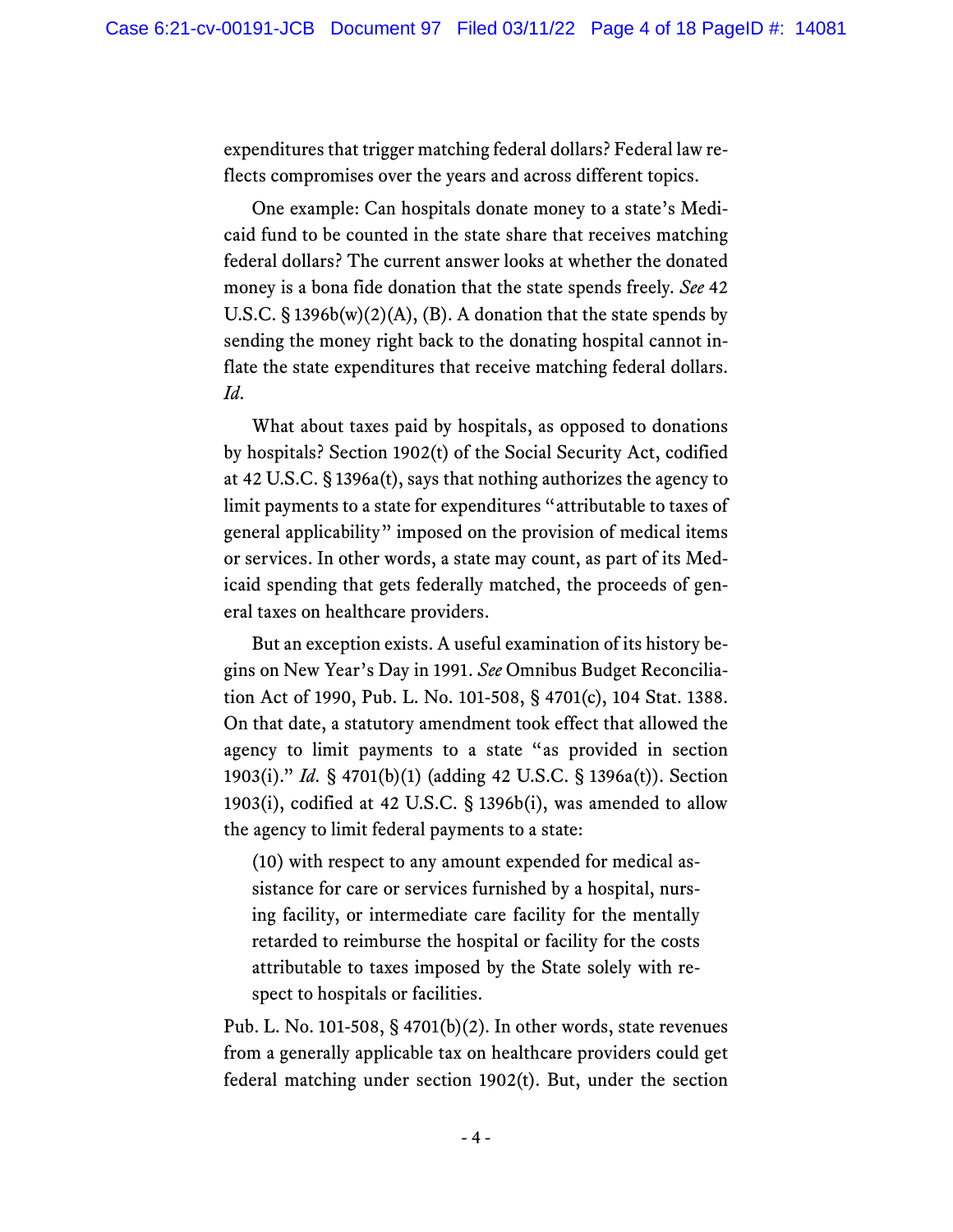1903(i) exception, states would not get federal matching for their revenues from taxes solely on certain healthcare providers, where the state spent those revenues by simply reimbursing those providers for their taxes.

#### **C. The agency's initial rule on matching tax revenue**

Shortly after that legislation, the agency published its first rule addressing the issue. *See* Medicaid Program; State Share of Financial Participation, 56 Fed. Reg. 46,380, 46,381 (Sept. 12, 1991) (noting that, at the time, there were "no regulations limiting the State's use of any tax revenue for its share in the costs of the Medicaid program"). The rule sought to align the treatment of donations made by a hospital and taxes paid by a hospital. *Id.* at 46,382 (stating that provider-specific taxes "might be described as coerced donations").

An example shows the agency's thinking. Suppose a state wanted to pay a hospital bill to a Medicaid beneficiary of \$100. The federal share of that payment, assuming a 75/25 federal/state match, would be \$75. If the state received a \$25 donation from the hospital, to be used as the state's share of the payment, the state could draw down the \$75 federal share and pay the hospital the \$100 bill without the state "making an expenditure of its own." *Id.* The \$25 donation, which was sent right back to the hospital, would be only a "nominal" expenditure by the state. *Id.* The same agency rationale applied if a 25% tax were imposed on the hospital's \$100 bill—and, generally, whenever a tax was imposed specifically on Medicaid receipts by healthcare providers. *Id.*

Under that rule, a healthcare provider was considered to be reimbursed for its costs "attributable" to a state tax on the provider whenever there was a "linkage" between a state payment to the provider and the state's tax program. *Id.* at 46,385. The rule was to take effect on New Year's Day in 1992. *Id.* at 46,381.

A congressional subcommittee promptly held two oversight hearings, at which the relevant administrator conceded that "our rulemaking is disruptive and controversial." H.R. Rep. No. 102- 310, 1991 U.S.C.C.A.N. 1413, 1991 WL 245200 (Nov. 12, 1991).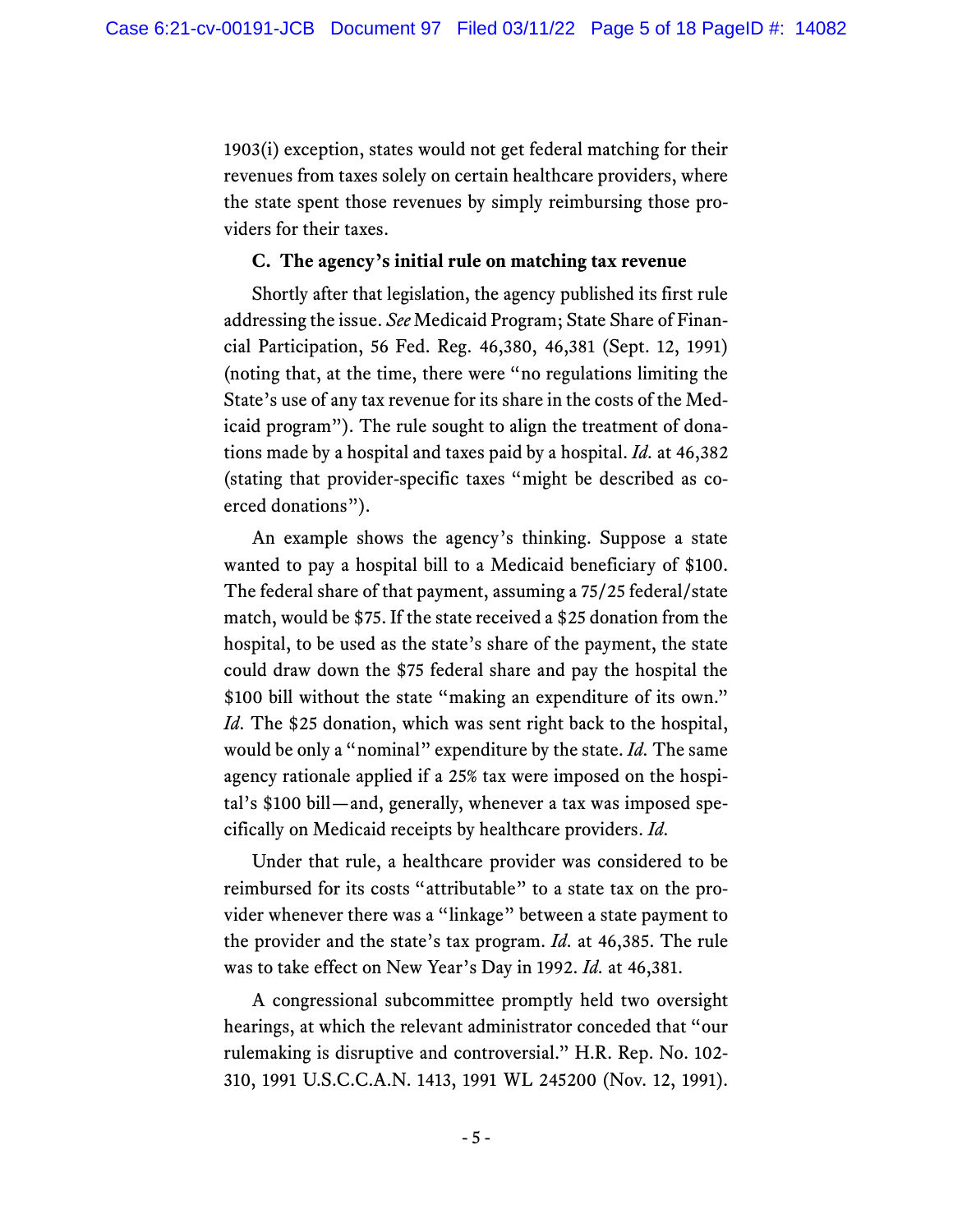Shortly afterwards, the agency withdrew its original rule and published a new final rule. *See* Medicaid Program; State Share of Financial Participation, 56 Fed. Reg. 56,132, 56,133 (Oct. 31, 1991). Like the prior rule, the new rule was to take effect on New Year's Day in 1992. *Id.* at 56,132.

The new rule was substantially similar to the original rule with respect to healthcare-provider-specific taxes. A disqualifying "linkage" between a provider-specific tax program and a state's payments to providers would exist if any of three things were true:

- an increase in state payments to a provider "is related integrally" to the state tax program;
- a provider is "held harmless" for its tax payments by "an effective guarantee" that its enhanced Medicaid payments from the state will cover the cost of taxes; or
- a provider's tax payment "is correlated significantly" to the state's payment to the provider.

*Id.* at 46,385. If such a "linkage" existed, federal matching would not be allowed for the lesser of (1) the total provider-specific tax received by the state or (2) the amount of reimbursement paid by the state to the provider and attributable to such tax. *Id.*

#### **D. Congress's response to the agency's initial rulemaking**

Due to concerns about the statutory basis for the agency's rule, as well as its imminent effective date, Congress nullified the rule. *See* Medicaid Voluntary Contribution and Provider-Specific Tax Amendments of 1991, Pub. L. No. 102-234, § 2(c), 105 Stat. 1793 (Dec. 12, 1991) (declaring the rule nullified).

At the same time, Congress amended the law to rework the agency's authority to limit federal matching. *Id.* § 2(a). Congress replaced the disallowance authority previously enacted as section 1903(i) of the Social Security Act with a new disallowance authority added as section 1903(w) of the Act. *Id.* (adding subsection (w), codified at 42 U.S.C. § 1396b(w)). That amended authority, still in effect today, provides that: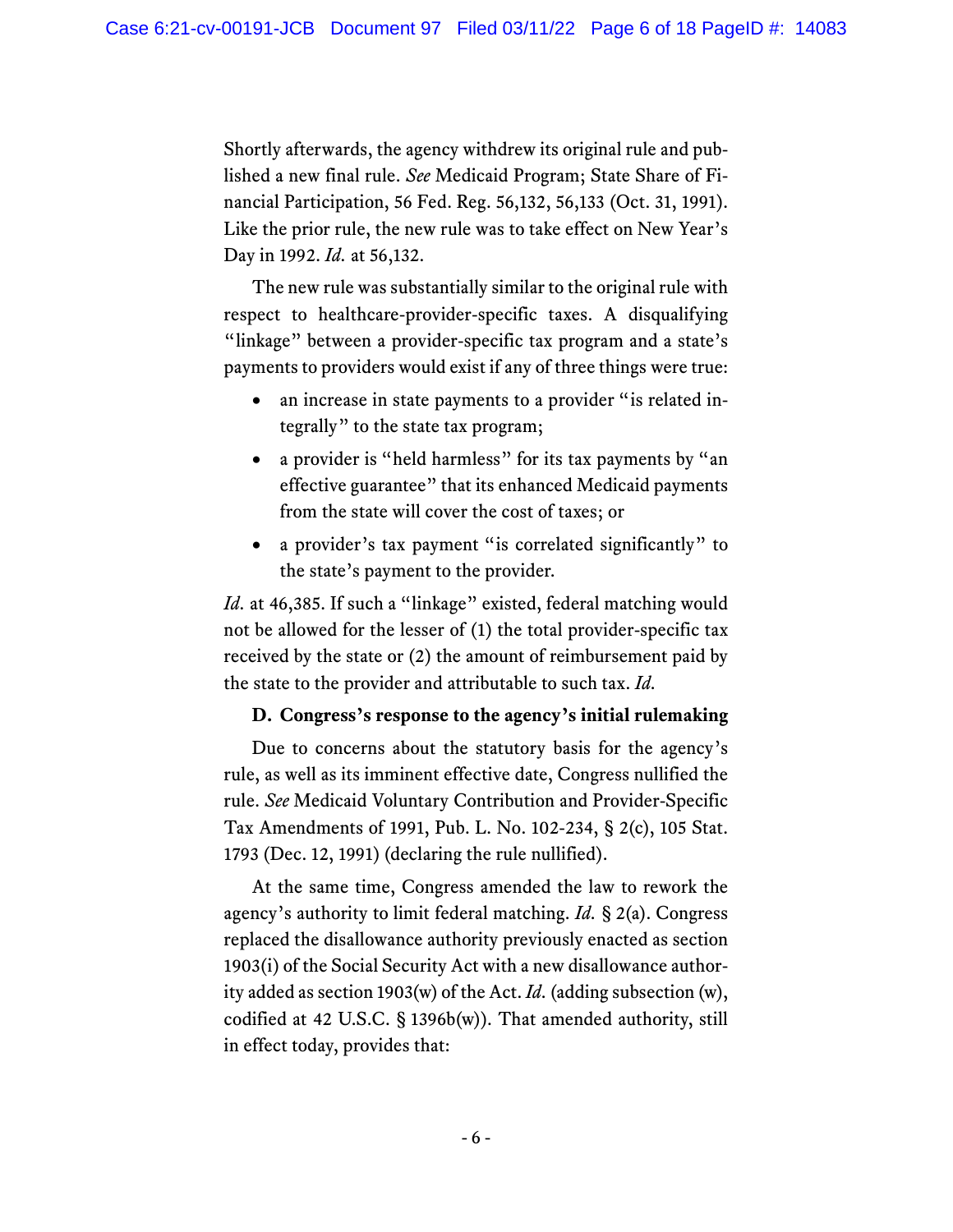Notwithstanding the previous provisions of this section, for purposes of determining the amount to be paid to a State (as defined in paragraph  $(7)(D)$ ) under subsection  $(a)(1)$  for quarters in any fiscal year, the total amount expended during such fiscal year as medical assistance under the State plan (as determined without regard to this subsection) shall be reduced by the sum of any revenues received by the State (or by a unit of local government in the State) during the fiscal year—

. . .

(iii) from a broad-based health care related tax, if there is in effect a *hold harmless provision* (described in paragraph  $(4)$ ) with respect to the tax; ...

#### 42 U.S.C. § 1396b(w)(1)(A) (emphasis added).

The amendments then provide, in language still in effect today as paragraph (w)(4), three ways to find a "hold harmless provision" with respect to a state tax on healthcare items or services:

- (A)"The State or other unit of government imposing the tax provides (directly or indirectly) for a payment (other than under this title) to taxpayers and the amount of such payment is positively correlated either to the amount of such tax or to the difference between the amount of the tax and the amount of payment under the State plan."
- (B) "All or any portion of the payment made under this title to the taxpayer varies based only upon the amount of the total tax paid."
- (C) "The State or other unit of government imposing the tax provides (directly or indirectly) for any payment, offset, or waiver that guarantees to hold taxpayers harmless for any portion of the costs of the tax."

Pub. L. No. 102-234, § 2(a), 105 Stat. 1793. If a hold-harmless provision exists as to a healthcare-related tax, the federal matching amount is reduced by the amount of the tax. *Id.*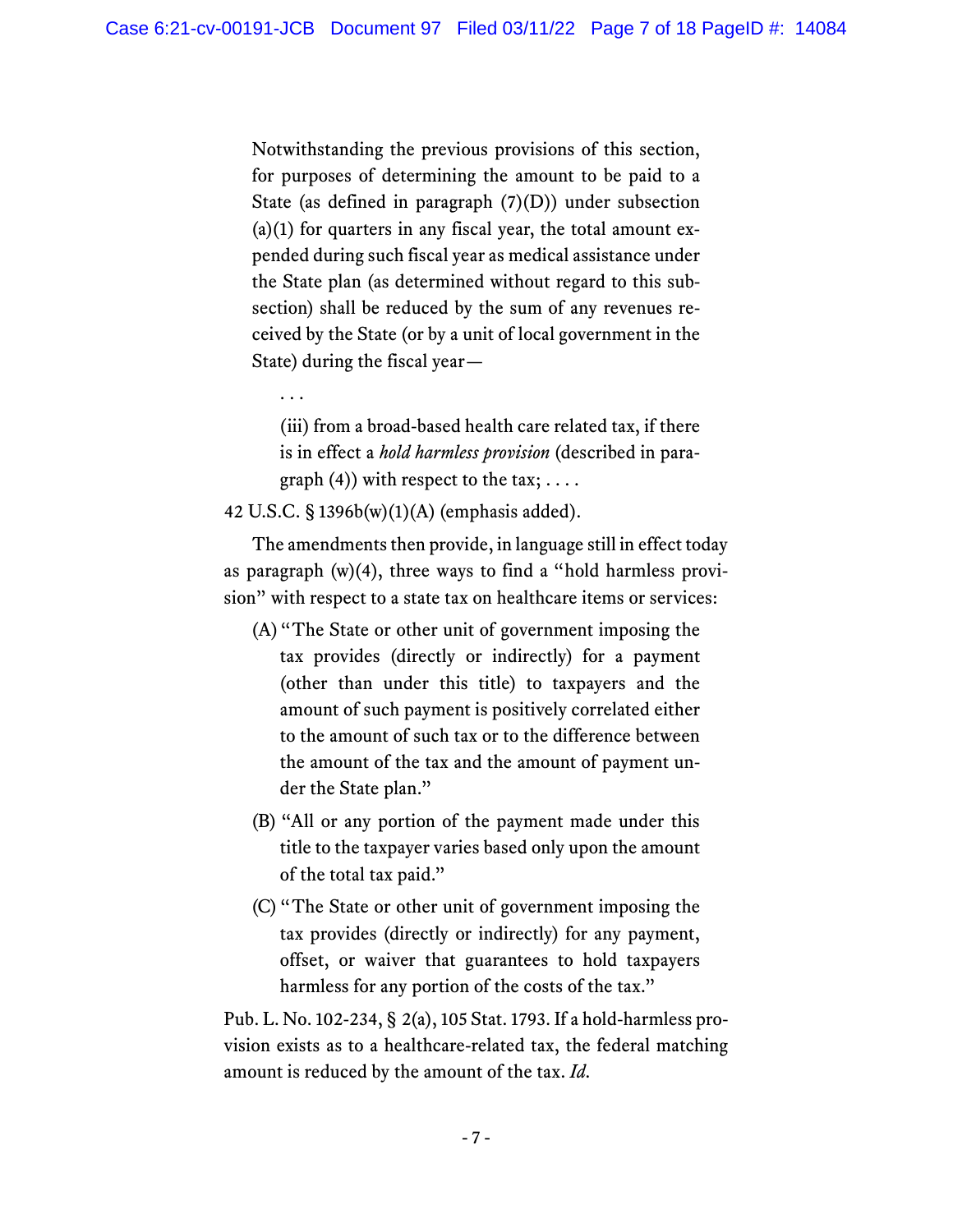# **E. The agency's subsequent rulemaking and its limited adoption by statute**

Congress has not since changed the text of those three definitions of a disqualifying hold-harmless provision. But Congress has clarified the third definition by adopting part of agency rulemaking on the matter. *See* Tax Relief and Health Care Act of 2006, Pub. L. No. 109-432, § 403, 120 Stat. 2922 (Dec. 20, 2006) (keeping that definition as the first clause of subparagraph (C) and adding a second clause adopting a specific federal regulation).

## **1. Implementing regulations**

After the statutory amendments that took effect in 1992, the agency issued implementing regulations. *See* Medicaid Program; Limitations on Provider-Related Donations and Health Care-Related Taxes; Limitations on Payments to Disproportionate Share Hospitals, 58 Fed. Reg. 43,156 (Aug. 13, 1993) (final rule); Medicaid Program; Limitations on Provider-Related Donations and Health Care-Related Taxes; Limitations on Payments to Disproportionate Share Hospitals, 57 Fed. Reg. 55,118 (Nov. 24, 1992) (interim final rule).

The regulations explain that any healthcare-related taxes must meet several requirements to avoid a reduction in matching federal dollars. Specifically, such taxes are permissible only if the taxes are broad-based (as defined by law), the taxes are uniformly imposed, and "the tax program" does not hold taxpayers harmless for their tax costs. 57 Fed. Reg. at 55,141.

The statute's hold-harmless definition was incorporated as subsection (f) of 42 C.F.R. § 433.68, which set out the three ways of finding a "hold harmless provision" for a state tax program. *Id.* at 55,142. The preamble to that regulation provided the agency's thinking on its application and on the regulation's addition of a further detail.

**a.** As to the first hold-harmless definition, the preamble gave examples of several fact patterns that the agency believed met the definition. That definition covers a state payment to a taxpayer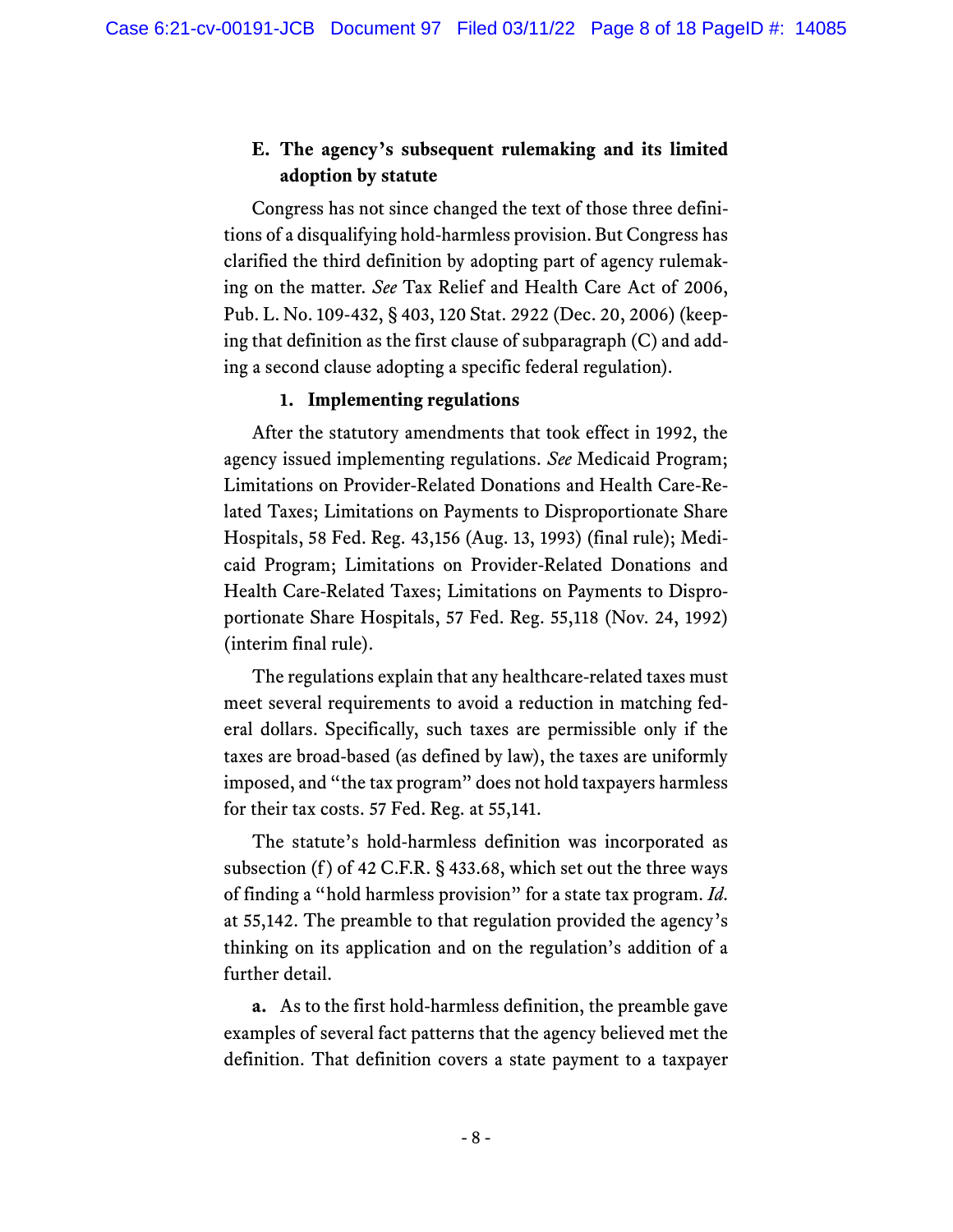that is "positively correlated" to the healthcare-related tax paid by the taxpayer. 42 U.S.C.  $\S$  1396b(w)(4)(A).

One example was of a state that taxed nursing homes based on their charges to their residents. 57 Fed. Reg. at 55,129. If the state separately gave some of that tax revenue to private-pay residents (i.e., non-Medicaid residents), as grants to compensate them for additional charges passed on to them by nursing homes because of the tax, "the State is using non-Medicaid funds [the grants] to compensate nursing homes, indirectly [through residents], for the cost of the tax imposed on private charges." *Id.* This, the agency argued, would satisfy the first hold-harmless definition.

**b.** The regulation also added detail on the third hold-harmless definition. The agency's concern in doing so was the situation in which states levy "excessive amounts of taxes" on providers that furnish services predominantly to Medicaid recipients. *Id.*

To take an extreme case, if 100% of a healthcare provider's clients received Medicaid reimbursement that covered all of their charges from that provider, then 100% of any increase in a tax imposed specifically on that provider's charges to its clients would flow back to that provider in the form of increased Medicaid reimbursement. *Id.* The increased Medicaid payments to the provider would be funded with federal-matching dollars, but the state's share of those payments would come from a tax that cost the state's businesses nothing, in the end, because the provider was made financially whole. A state would face no political resistance to raising such taxes from which its businesses felt no burden. The regulation referred to that as a hold-harmless "guarantee" to the provider, albeit a non-explicit or indirect guarantee. *Id.*

To address that concern, the regulation set out a test for when a "disproportionate" tax on certain healthcare providers would qualify as a hold-harmless "guarantee." *Id.* If the tax on the providers' revenue was at or below 6% (selected as the national average sales tax), the tax would be assumed permissible. *Id.* If the tax was above 6%, however, "a numerical test would deem a hold harmless situation to exist when Medicaid rates are used to repay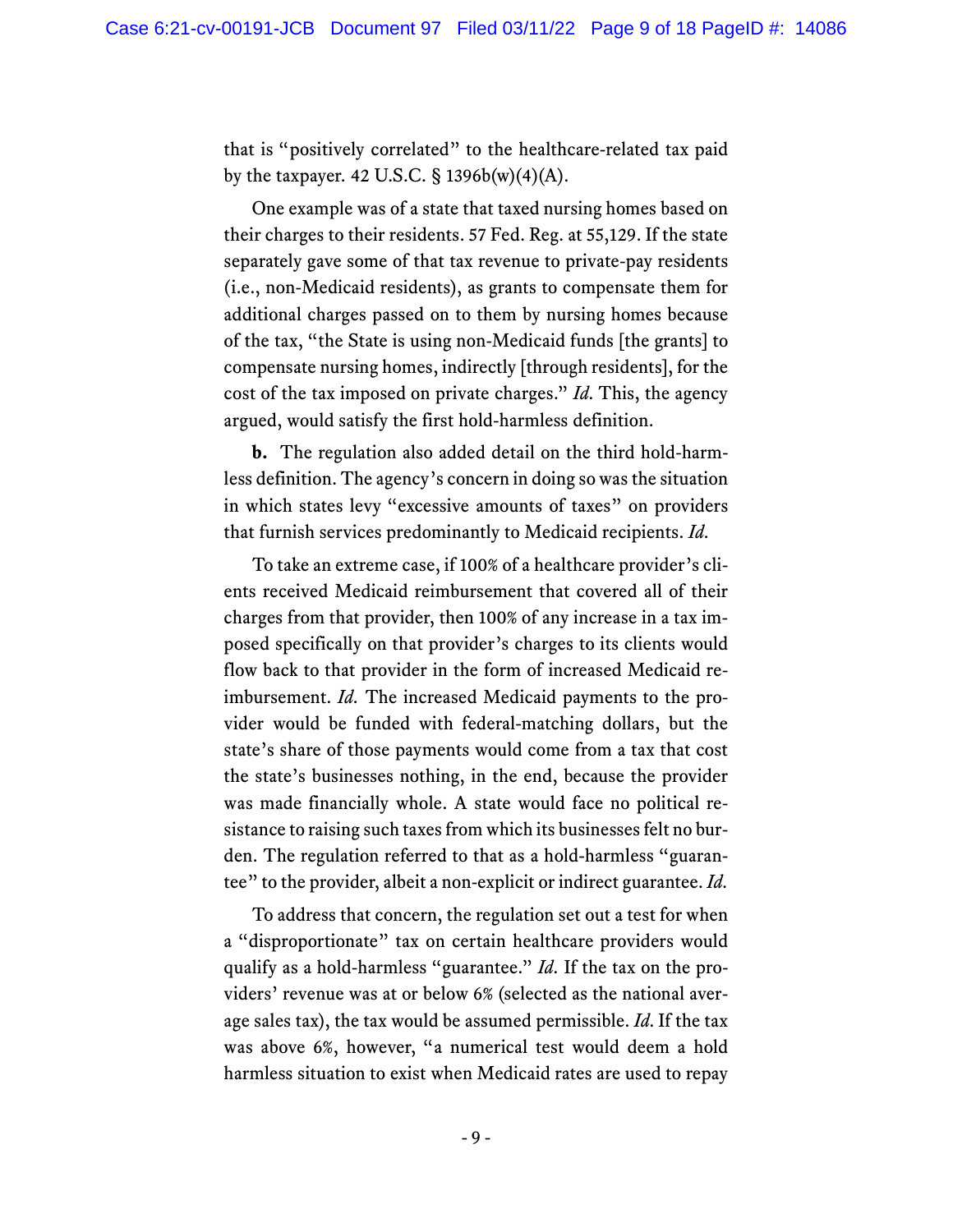(within a 12-month period) at least 75 percent of providers for at least 75 percent of their total tax cost." *Id.* That two-prong test for the third hold-harmless definition was implemented as paragraphs (3)(i) and (3)(ii) of 42 C.F.R. § 433.68(f ). *Id.* at 55,142– 55,143.

In the Tax Relief and Health Care Act of 2006, Congress endorsed the 6% threshold test for most years, adopting by reference the test in paragraph  $(3)(i)$  of 42 C.F.R. § 433.68 $(f)$ . Pub. L. No. 109-432, § 403, 120 Stat. 2922 (Dec. 20, 2006). For a period in the near-term future, however, Congress directed a lower 5.5% threshold for prong one of the indirect-guarantee test. *Id.* The purpose of that amendment was "[t]ax [r]elief," *id.* § 1, premised on the idea that states would likely lower taxes on certain healthcare providers as to fall within the lower threshold for the safe harbor. Congress did not speak to the issue of a direct guarantee, as opposed to an indirect guarantee, or otherwise modify the relevant statutory text.

## **2. Departmental Grant Appeals Board ruling**

Starting in 1994, certain agency officials began questioning state programs providing for either grants to private-pay residents in nursing homes or tax credits for such patients. *In re: Hawaii Dep't of Human Servs.*, Docket No. A-01-40 (lead), Decision No. 1981 (Dep't Appeals Bd., Appellate Div. June 24, 2005), *available at*  https://www.hhs.gov/sites/default/files/static/dab/decisions/ board-decisions/2005/dab1981.htm. In 2001, the agency issued a formal "disallowance" decision as to past federal funding sent to five states that had such programs. *Id.* at \*1.

The states filed an administrative appeal, and the reviewing board reversed the disallowances in their entirety. *Id.* at \*47. The board ruled that the states' programs could not be found to meet either the first or third test for a "hold harmless provision." *Id.* at \*2. As to the first test, the agency had not performed a statistical "positive correlation" analysis and had impermissibly relied on subjective as opposed to objective factors. *Id.*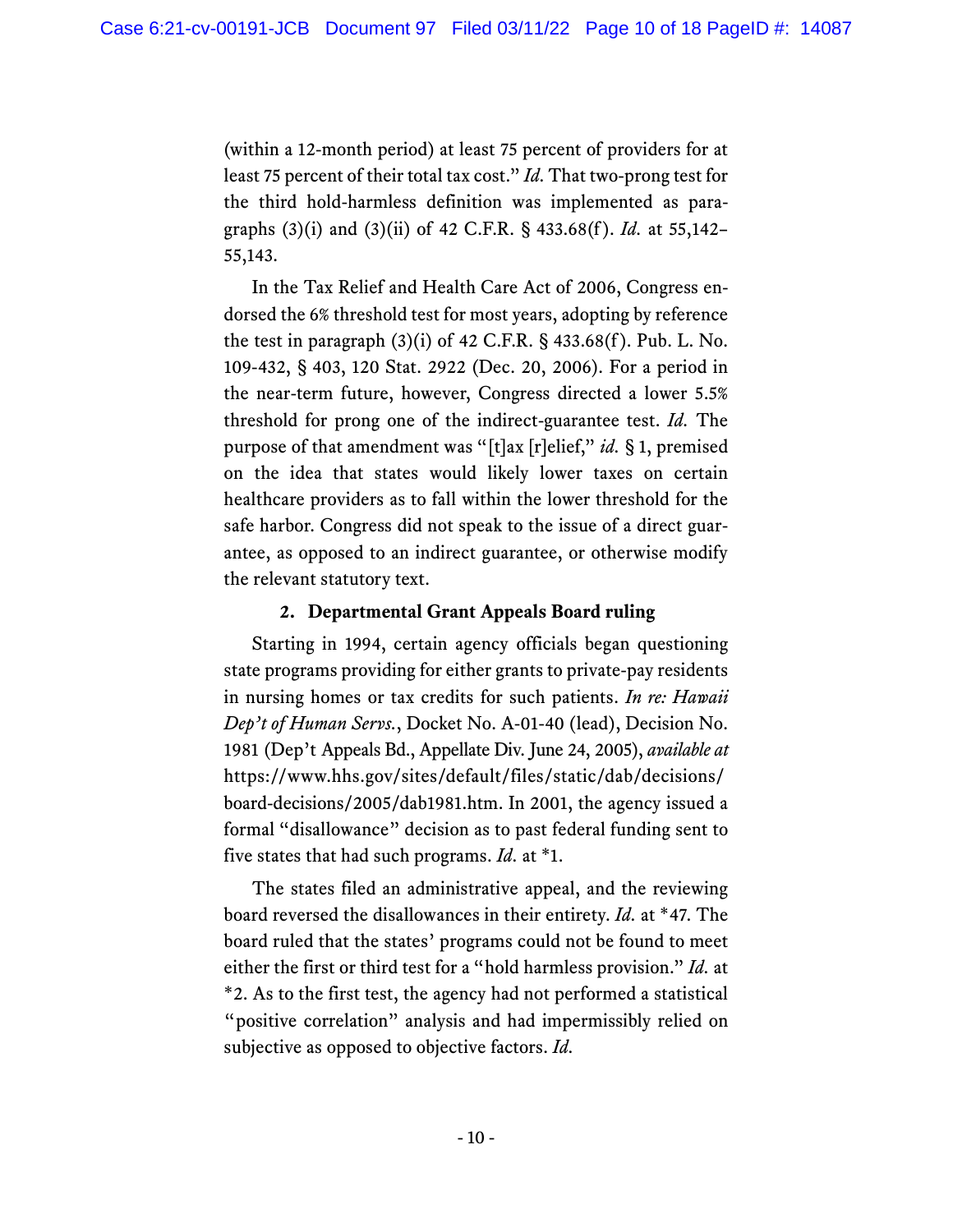As to the third test, the board rejected the agency's argument that the states' programs "contained indirect guarantees (or otherwise indirectly held taxpayers harmless)." *Id.* at \*3. The board noted that the states' grant or credit programs "provided no explicit *or* direct assurance of any payment to a taxpayer provider." *Id.* (noting that the agency "does not point to any wording in the States' programs that could reasonably constitute an explicit or direct assurance of any payment to the provider taxpayer"). The board concluded that reading the regulations as allowing the agency "to examine the use of a payment without regard to the two-prong test where there is no explicit guarantee" is, not just incorrect, but "unreasonable." *Id.* at \*23.

The board rejected the agency's argument that the third holdharmless definition was a "broad catch-all provision," as that view is "contradicted by the history of the provision and the implementing regulation." *Id.* at \*3. The agency argued that, even if state grants to nursing-home residents were not an indirect "guarantee," they were at least an "indirect payment" to the nursing homes. *Id.* at \*24. The board conceded that, "at first blush," the third definition "seems to apply to any payment that guarantees to return to a provider even a small part of the tax." *Id.* But that view was untenable, the board explained:

[T]he regulatory history as a whole, however, makes it clear that the regulatory choice to distinguish explicit and indirect guarantees and to adopt the two-prong test was made in order to reconcile this broad language with the statement in section  $1903(w)(4)$  of the Act that the hold harmless provisions ʻshall not prevent use of the tax to reimburse health care providers in a class for expenditures under this title' and in order to permit the states some flexibility in designing their tax and payment programs.

*Id.*

The board thus rejected something very close, if not identical, to the interpretation of the third hold-harmless definition that the agency advances here. Here, CMS argues that a direct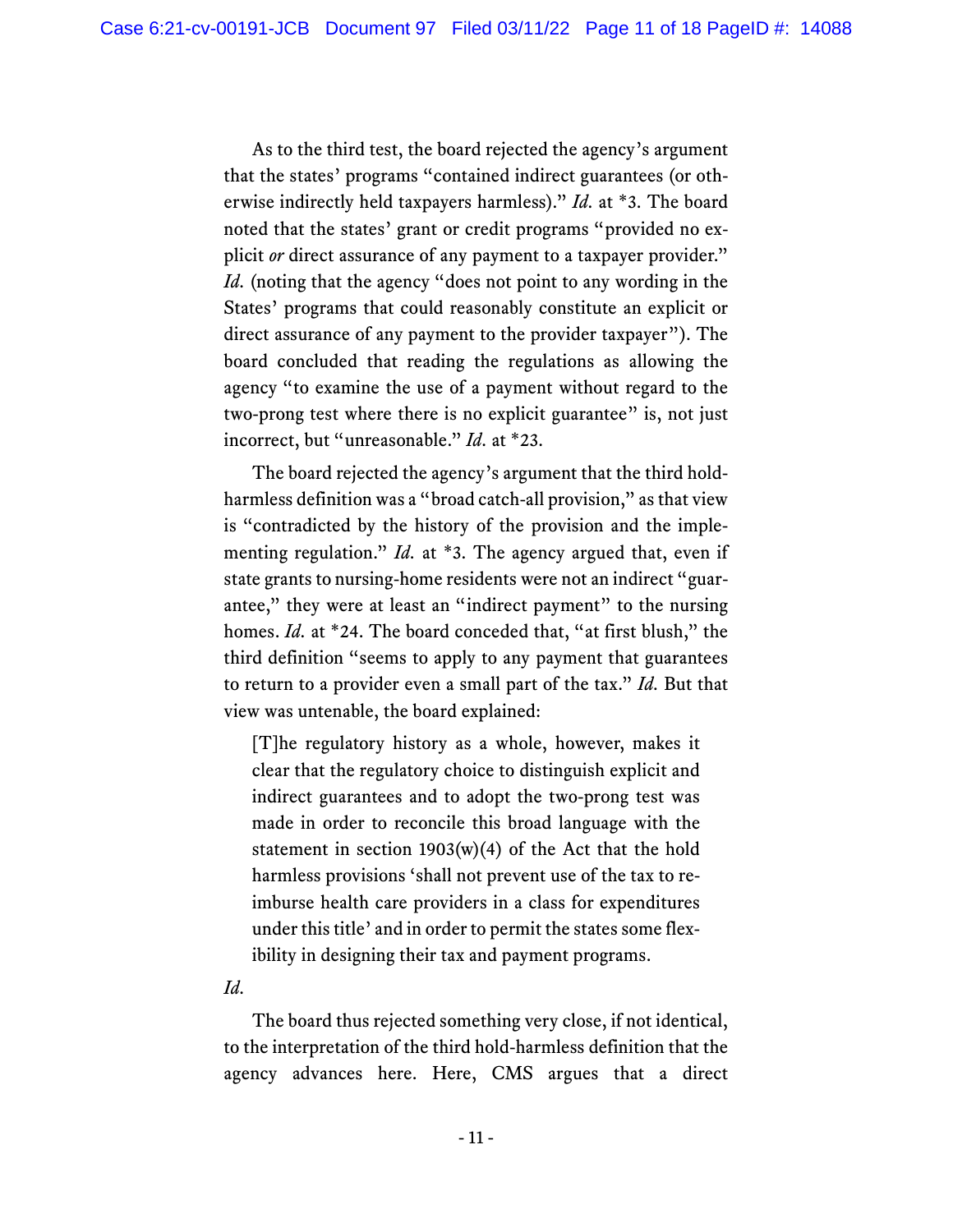"guarantee" of being held harmless for paying the relevant tax exists because Texas's Medicaid payments to some hospitals have the effect, through private arrangements not compelled by the state, of holding other hospitals harmless for the tax. Similarly, in the prior case, the agency told the board "that all it needs to do to show a direct guarantee is to see if, on the face of the State statute, there was a direct or indirect payment made, and whether the effect of that payment was to make State money available to reimburse nursing homes for a portion of the tax costs." *Id.*

The board rejected that argument based on plain meaning and the history and context of the third hold-harmless definition. *Id.* As to plain meaning, the board noted the dictionary definition of "guarantee" as something that "ensures" a particular outcome. *Id.* So if a state government "provides" for a payment that "guarantees" indemnification, 42 U.S.C. § 1396b(w)(4)(C), the board expected to see indemnification that is "legally enforceable." Decision No. 1981, *supra*, at \*25. The board also noted that the statute allows a reduction in federal funding based on a hold-harmless "provision." *Id.* at \*5 (quoting 42 U.S.C. § 1396b(w)(1)(A)). So the board looked for the claimed hold-harmless guarantee "in these States' laws." *Id.* at \*25.

The board noted, as examples of a direct guarantee, that an "assurance . . . under the State programs" at issue or "a State law" would suffice. *Id.* at \*24–25. But even if a state payment to a private party was used to pay a healthcare provider and thus "could be considered an *indirect payment*" to the provider, the lack of an "assurance" of that indirect payment meant that the state had not provided for a payment that was a "*direct guarantee*" of indemnification. *Id.* at \*25 (emphases added).

#### **3. Subsequent regulatory changes**

After that board decision, the agency again changed its holdharmless regulations. *See* Medicaid Program; Health Care-Related Taxes, 73 Fed. Reg. 9685 (Feb. 22, 2008). One change merely reflected the 2006 tax-relief bill and is not relevant here.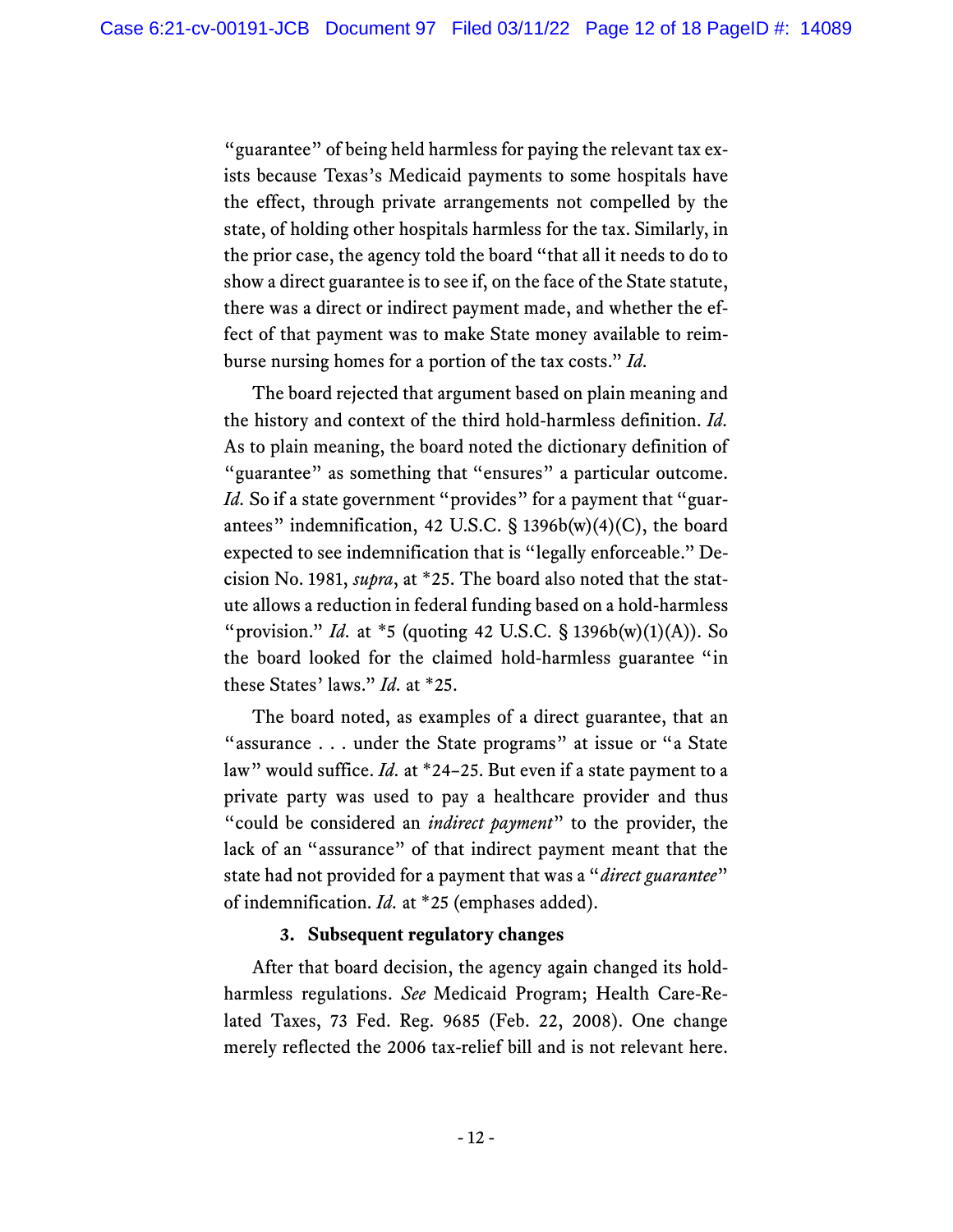*See id.* at 9686. Other changes purported to "clarify" the first and third tests for a hold-harmless provision. *Id.*

As to the first definition—which focuses on a "positive correlation" between a healthcare provider's tax payment and a state's payment to that taxpayer—the agency moved away from a mathematical test for such a correlation. *Id.* at 9691. Finding imprecise its prior statements that the term has a statistical meaning, the agency amended the regulation to state that the term means any positive relationship, even if not consistent over time. *Id.* at 9699.

As to the third definition—upon which CMS relies here—the agency distanced itself from the logic of the 2006 board decision and also from the statutory text. The statutory definition covers the situation where a government provides for a certain financial measure "that guarantees" indemnification:

The State or other unit of government imposing the tax provides (directly or indirectly) for any payment, offset, or waiver *that guarantees* to hold taxpayers harmless for any portion of the costs of the tax.

42 U.S.C.  $\S$  1396b(w)(4)(C)(i) (emphasis added). The amended regulation, however, covers the situation where a government provides for a certain financial measure "such that" the measure guarantees indemnification:

The State (or other unit of government) imposing the tax provides for any direct or indirect payment, offset, or waiver *such that* the provision of that payment, offset, or waiver directly or indirectly guarantees to hold taxpayers harmless for all or any portion of the tax amount.

42 C.F.R. § 433.68(f )(3) (emphasis added).

That change removes the statute's tight grammatical link between *the government*, as the actor providing for something, and *a guarantee*, as the thing provided for. In contrast, the amended regulation merely requires that the government provide for a specified financial measure "such that" the measure has a result. *Id.*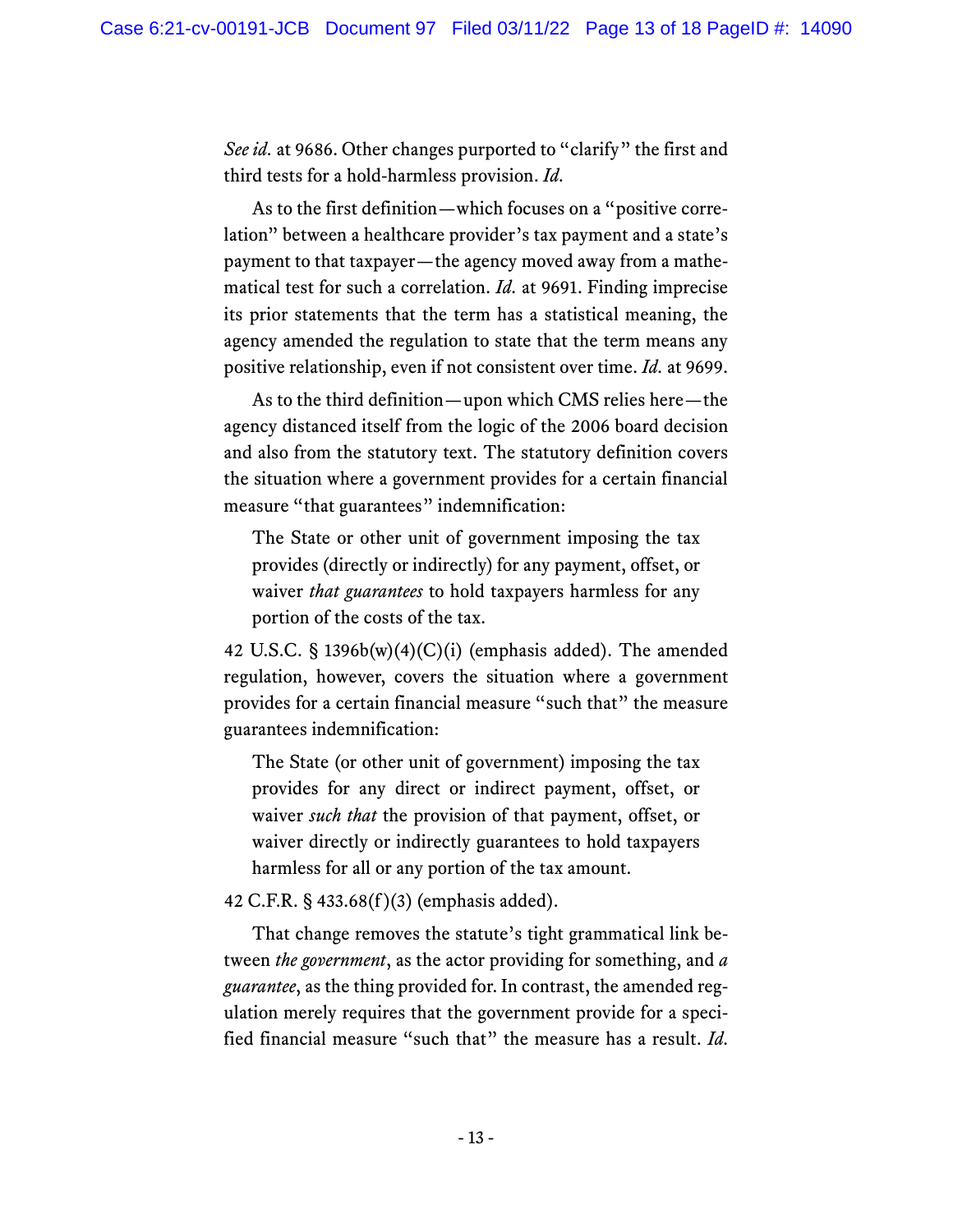The regulation thus loosens the statute's tight relationship between the result and what the government provides for.

That was deliberate. The agency noted the board's 2006 decision, which relied on Congress's phrasing of the third definition and rejected the agency's argument that it was a broad catch-all. 73 Fed. Reg. at 9685–9686. The agency changed the regulatory definition from the statutory definition, however, arguing that this allowed the third definition to focus on the "reasonable expectation" about the "result" of a state payment, as opposed to merely what *the state provided* when making a payment. *Id.* at 9694–9695.

Several commenters objected that the term "reasonable expectation" was too broad or subjective. *Id.* at 9694. But the agency rejected those concerns. As its reason for rejecting those comments, the agency noted a specific result that it thought should obtain on a certain fact pattern and justified the new approach because it would allow that result. *Id.*; *cf.* Logically Fallacious, *Circular Reasoning*, https://www.logicallyfallacious.com/logicalfallacies/ Circular-Reasoning.

# **F. The parties' interpretive dispute regarding 42 U.S.C. § 1396b(w)(4)(C) would dispose of the agency's sole remaining objection.**

CMS states that the three unapproved SDPs are to be funded by Texas through a state tax regime that likely disqualifies the state from federal matching funds because of a hold-harmless provision. Doc. 79 at 15-16.<sup>1</sup> CMS's sole remaining objection to approving those three SDPs is that funding them federally is likely prohibited by 42 U.S.C. § 1396b(w)(4)(C). *Id.* (relying on the third hold-harmless definition under the statute and regulation).

**1.** Texas proposes to collect the funds for those SDPs pursuant to chapter 300 of the Texas Health and Safety Code. That chapter allows counties, municipalities, and hospital districts in Texas to "administer a health care provider participation program

 $1$ <sup>1</sup> Citations to the parties' filings are to the page numbers assigned by ECF, not those assigned by the party in the PDF. In the future, the parties can avoid complexity by beginning their documents with page number 1.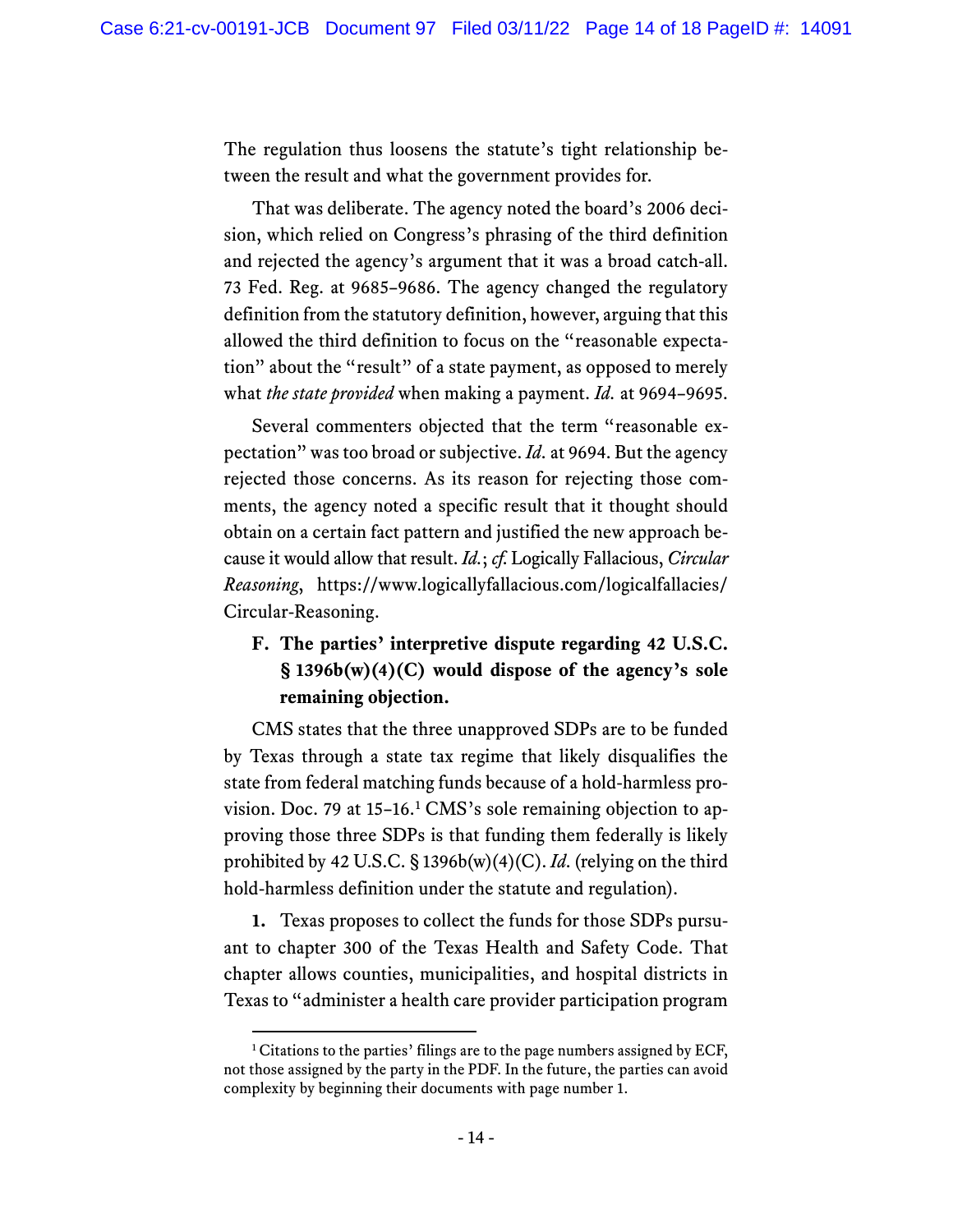to provide additional compensation to certain hospitals located in the [jurisdiction] by collecting mandatory payments . . . to be used to provide the nonfederal share of a Medicaid supplemental payment program and for other purposes." Tex. Health & Safety Code § 300.0001.

If the governmental unit votes to authorize such a local provider participation fund (LPPF), that governmental unit assesses a mandatory payment against each hospital in the jurisdiction. *Id.* § 300.0151(a). Those assessments are uniformly proportionate with the amount of net patient revenue generated by each hospital and may not exceed 6% of net patient revenue. *Id.* § 300.0151(b), (c). So they are intended to fall within the federal statute's 6% safe harbor from a finding of an indirect guarantee of indemnification.

**2.** There is always a possibility that some hospitals in a jurisdiction treat more Medicaid recipients than do other hospitals. So hospitals in a given jurisdiction face at least a possibility that their increase in Medicaid earnings under an LPPF would not offset their costs of paying LPPF assessments.

CMS relays that hospitals in certain Texas jurisdictions have likely entered into private agreements amongst themselves to mitigate that financial risk of an LPPF. Doc. 79 at 16; Doc. 79-1 (Giles Decl.) at 20–21. Under those private agreements, a hospital whose increased Medicaid earnings under an LPPF do not exceed its increased taxes under the LPPF will be paid, from the other hospitals in the jurisdiction, an amount generally equal to 105% of its total tax cost. Doc. 79-1 at 21 (CMS's evidence). Essentially, rather than each hospital paying a third-party insurer to insure against the financial risk noted, the hospitals have self-insured.

CMS states that it has asked Texas for details about those private agreements for hospitals to self-insure against that risk of loss. *Id.* at 22. But Texas answers that it does not restrict how hospitals use their payments for serving Medicaid beneficiaries after the hospitals have received those payments. *Id.* at 23.

More fundamentally, Texas argues that federal law does not allow CMS to limit federal funds even if there are the private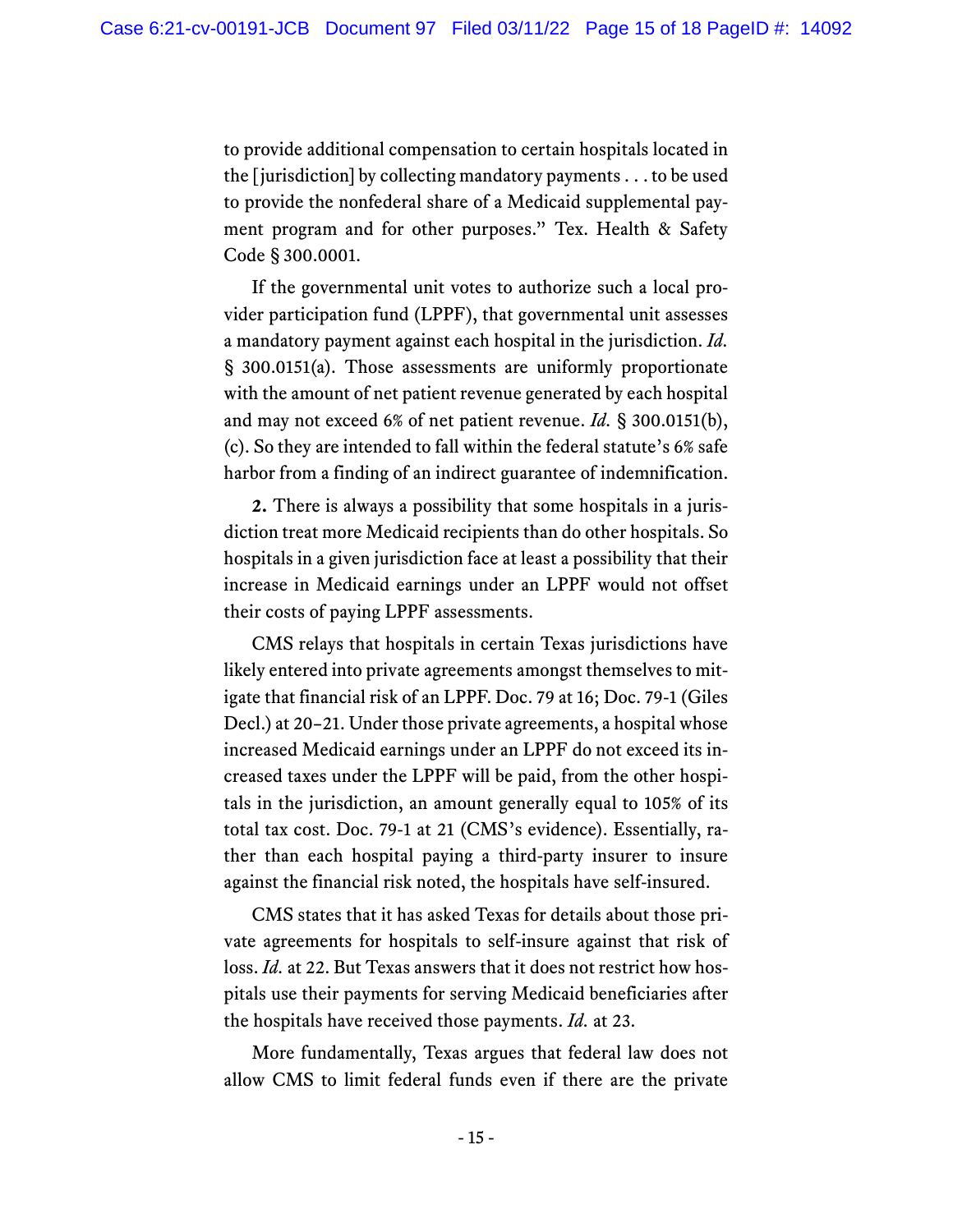arrangements described by CMS. Doc. 84 at 8. Texas argues that, without evidence that a unit of government is involved in the indemnity agreements found by CMS, they are not attributable to the state for purposes of disallowing federal funds. *Id.* at 10. Texas acknowledges, of course, that the hospitals are paid for serving Medicaid recipients. But it argues that any private indemnity arrangements by those hospitals do not involve *the state* "providing for" payments that "guarantee" indemnity merely because the hospitals earn money from Medicaid. *Id.* at 10–17.

CMS responds by relying on the "reasonable expectation" language in the preamble to its 2008 amendments of the relevant regulation. Doc. 87 at 12. It argues that the "reasonable expectation" discussed in the preamble need not be the state's expectation; apparently, any expectation suffices so long as the agency finds it "reasonable." *Id. But see Peabody Twentymile Mining, LLC v. Sec'y of Lab.*, 931 F.3d 992, 998 (10th Cir. 2019) (holding that a preamble to a regulation is "not binding and cannot be read to conflict with the language of the regulation itself"). Texas responds that the statute and even the amended regulation still require a "guarantee" of indemnity tied to the state, which is not present here since Texas has no involvement with any risk-spreading agreements among private providers. Doc. 84 at 9.

The court does not see a need to resolve that interpretive dispute at this time. It suffices to note that the dispute has solidified, is legal in nature, and is at the heart of CMS's final objection to approving the three proposed SDPs. If Texas's view is correct, the private arrangement that CMS describes would not disqualify the state from receiving federal funds. If CMS's view is correct, Texas has been given a chance to deny the existence of the private agreements and payments and has not done so. Texas thus agreed at the hearing that it would prefer a final decision on SDP approval as opposed to continued agency delay.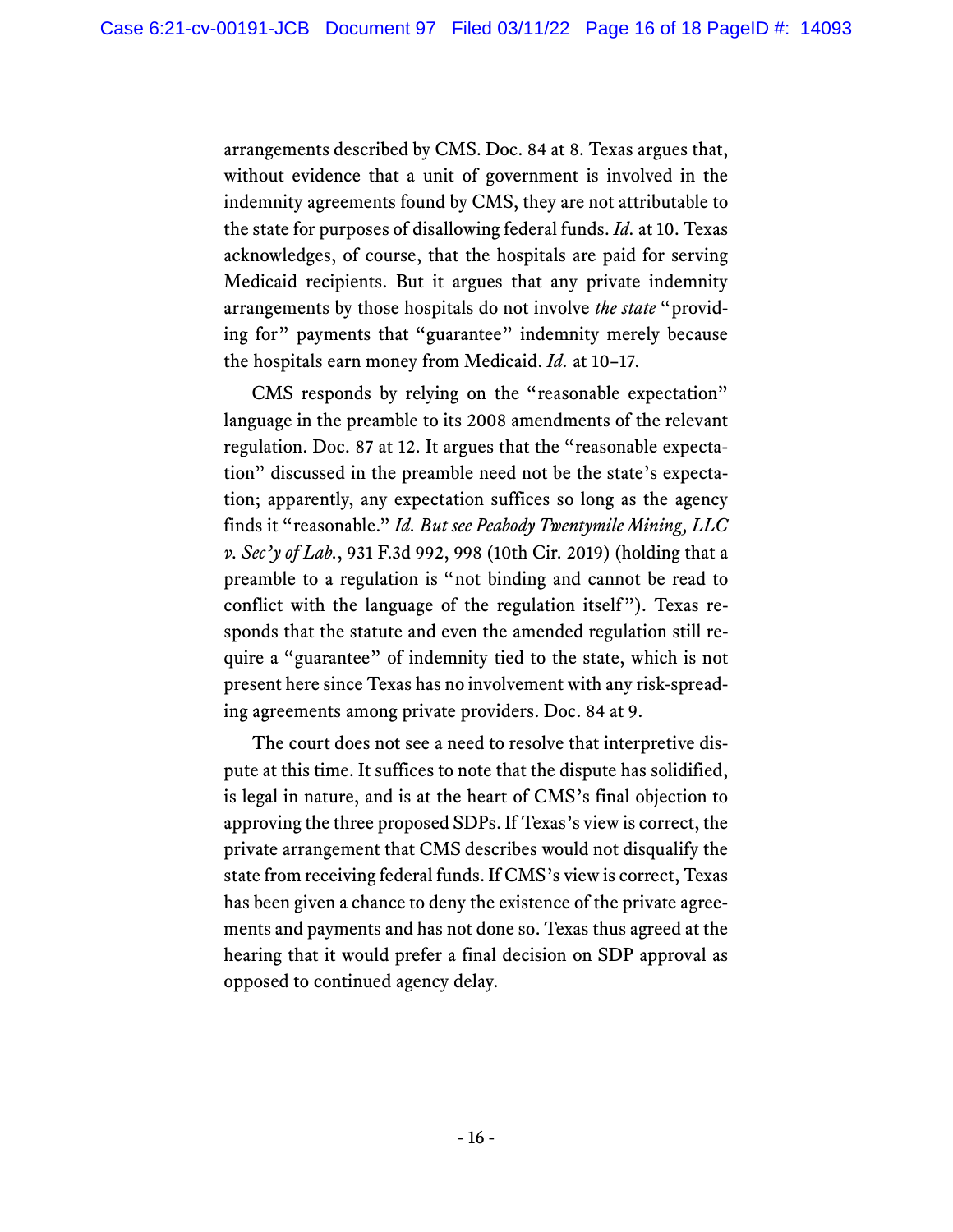# **II. In the context of the dispute here, the special terms and conditions require CMS to promptly issue a final decision on SDP approval.**

It was over a year ago—in January 2021—that CMS entered into the special terms and conditions governing its review of the SDPs. Doc. 38 at 2. That January 2021 agreement concerns SDPs meant to go into effect that fall (in September 2021) and to last for one year. Doc. 29-1 at 47 ¶ 29. The agreement thus imposed tight timelines for CMS's initial review, requests for additional information, review of the state's response to those requests, and additional processing. *Id.* at 48–49 ¶¶ 30–34.

In August 2021, on expedited review, Texas obtained a preliminary injunction compelling CMS to abide by those special terms and conditions. Yet Texas now finds itself, more than six months into the contemplated one-year term of the proposed SDPs, without a final decision on their approval.

To be sure, the special terms and conditions require CMS to work collaboratively with the state to *consider* approval of an SDP and do not expressly require *approving* any particular SDP. But the special terms and conditions, in the context of this dispute, do compel CMS to at least *make* a decision forthwith now that the "collaborative" review process has lasted more than half of the lifespan of the proposed SDPs themselves. Any further delay in reaching a final decision, despite a dispositive legal issue now being intractably contested, would open the door to CMS simply delaying for the entire one-year duration of the proposed SDPs. That would not be the required collaborative process.

The court takes no position at this juncture on whether CMS's final decision should deny approval of the SDPs, approve the SDPs unconditionally, or approve the SDPs while reserving the prospect of future disallowment proceedings despite the large size of the SDPs. *See generally* 42 C.F.R. § 430.42 (disallowment procedure). But the time is ripe, under the special terms and conditions that CMS has been enjoined to follow, for CMS to issue a final decision on the SDPs.